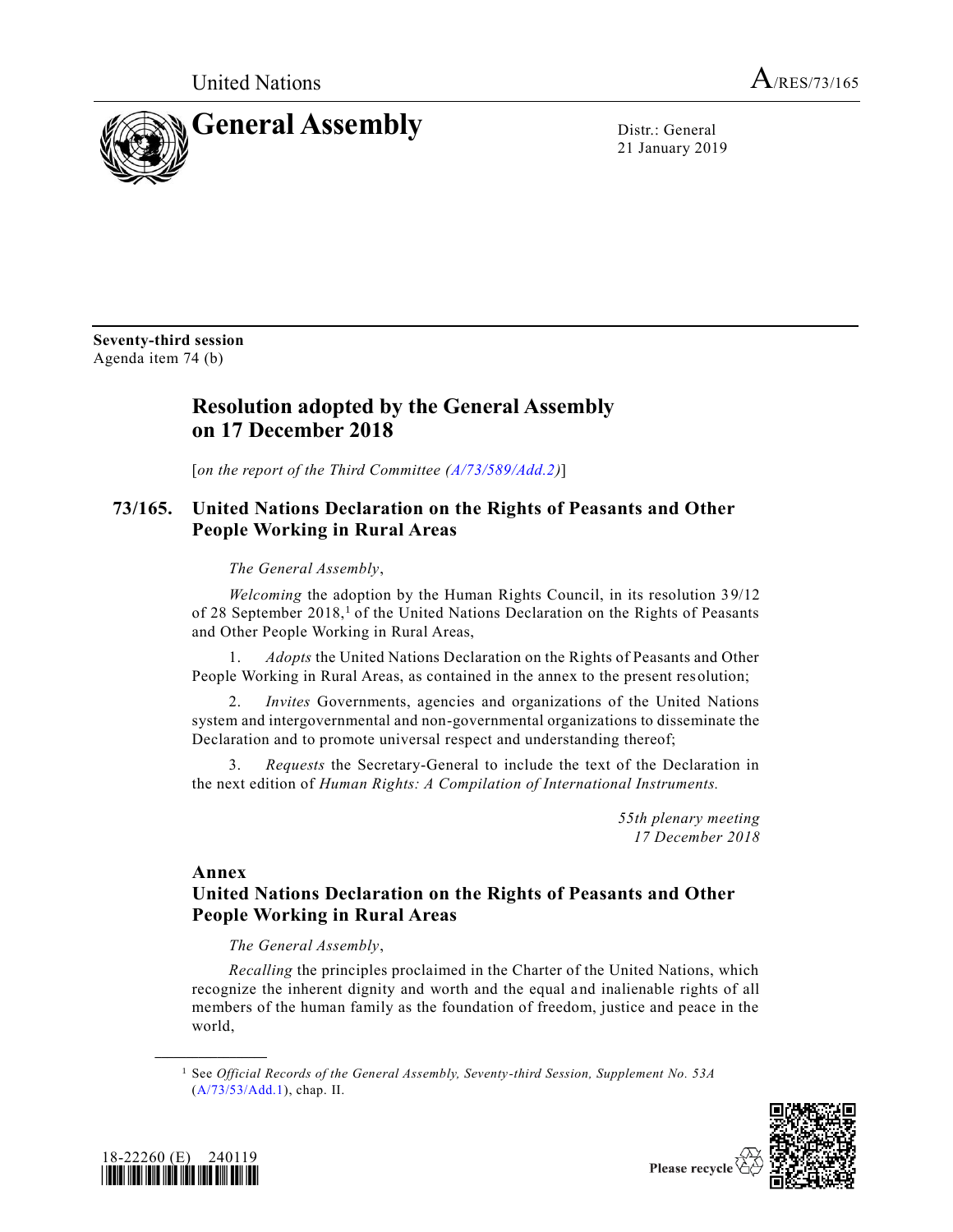<span id="page-1-1"></span><span id="page-1-0"></span>*Taking into account* the principles proclaimed in the Universal Declaration of Human Rights,<sup>2</sup> the International Convention on the Elimination of All Forms of Racial Discrimination,<sup>3</sup> the International Covenant on Economic, Social and Cultural Rights,<sup>[4](#page-1-0)</sup> the International Covenant on Civil and Political Rights,<sup>4</sup> the Convention on the Elimination of All Forms of Discrimination against Women,<sup>5</sup> the Convention on the Rights of the Child,<sup>6</sup> the International Convention on the Protection of the Rights of All Migrant Workers and Members of Their Families,<sup>7</sup> relevant conventions of the International Labour Organization and other relevant international instruments that have been adopted at the universal or regional level,

Reaffirming the Declaration on the Right to Development,<sup>8</sup> and that the right to development is an inalienable human right by virtue of which every human person and all peoples are entitled to participate in, contribute to and enjoy economic, social, cultural and political development, in which all human rights and fundamental freedoms can be fully realized,

*Reaffirming also* the United Nations Declaration on the Rights of Indigenous Peoples, 9

*Reaffirming further* that all human rights are universal, indivisible, interrelated, interdependent and mutually reinforcing and must be treated in a fair and equal manner, on the same footing and with the same emphasis, and recalling that the promotion and protection of one category of rights should never exempt States from the promotion and protection of the other rights,

*Recognizing* the special relationship and interaction between peasants and other people working in rural areas and the land, water and nature to which they are attached and on which they depend for their livelihood,

*Recognizing also* the past, present and future contributions of peasants and other people working in rural areas in all regions of the world to development and to conserving and improving biodiversity, which constitute the basis of food and agricultural production throughout the world, and their contribution in ensuring th e right to adequate food and food security, which are fundamental to attaining the internationally agreed development goals, including the 2030 Agenda for Sustainable Development, $10$ 

*Concerned* that peasants and other people working in rural areas suffer disproportionately from poverty, hunger and malnutrition,

*Concerned also* that peasants and other people working in rural areas suffer from the burdens caused by environmental degradation and climate change,

*Concerned further* about peasants ageing around the world and youth increasingly migrating to urban areas and turning their backs on agriculture owing to the lack of incentives and the drudgery of rural life, and recognizing the need to improve the economic diversification of rural areas and the creation of non-farm opportunities, especially for rural youth,

*Alarmed* by the increasing number of peasants and other people working in rural areas forcibly evicted or displaced every year,

**\_\_\_\_\_\_\_\_\_\_\_\_\_\_\_\_\_\_**

<sup>&</sup>lt;sup>2</sup> Resolution 217 A [\(III\).](https://undocs.org/A/RES/217(III))

<sup>3</sup> United Nations, *Treaty Series*, vol. 660, No. 9464.

 $4$  See resolution 2200 A [\(XXI\),](https://undocs.org/A/RES/2200(XXI)) annex.

<sup>5</sup> United Nations, *Treaty Series*, vol. 1249, No. 20378.

<sup>6</sup> Ibid., vol. 1577, No. 27531.

<sup>7</sup> Ibid., vol. 2220, No. 39481.

<sup>8</sup> Resolution [41/128,](https://undocs.org/A/RES/41/128) annex.

<sup>&</sup>lt;sup>9</sup> Resolution [61/295,](https://undocs.org/A/RES/61/295) annex.

 $10$  Resolution  $70/1$ .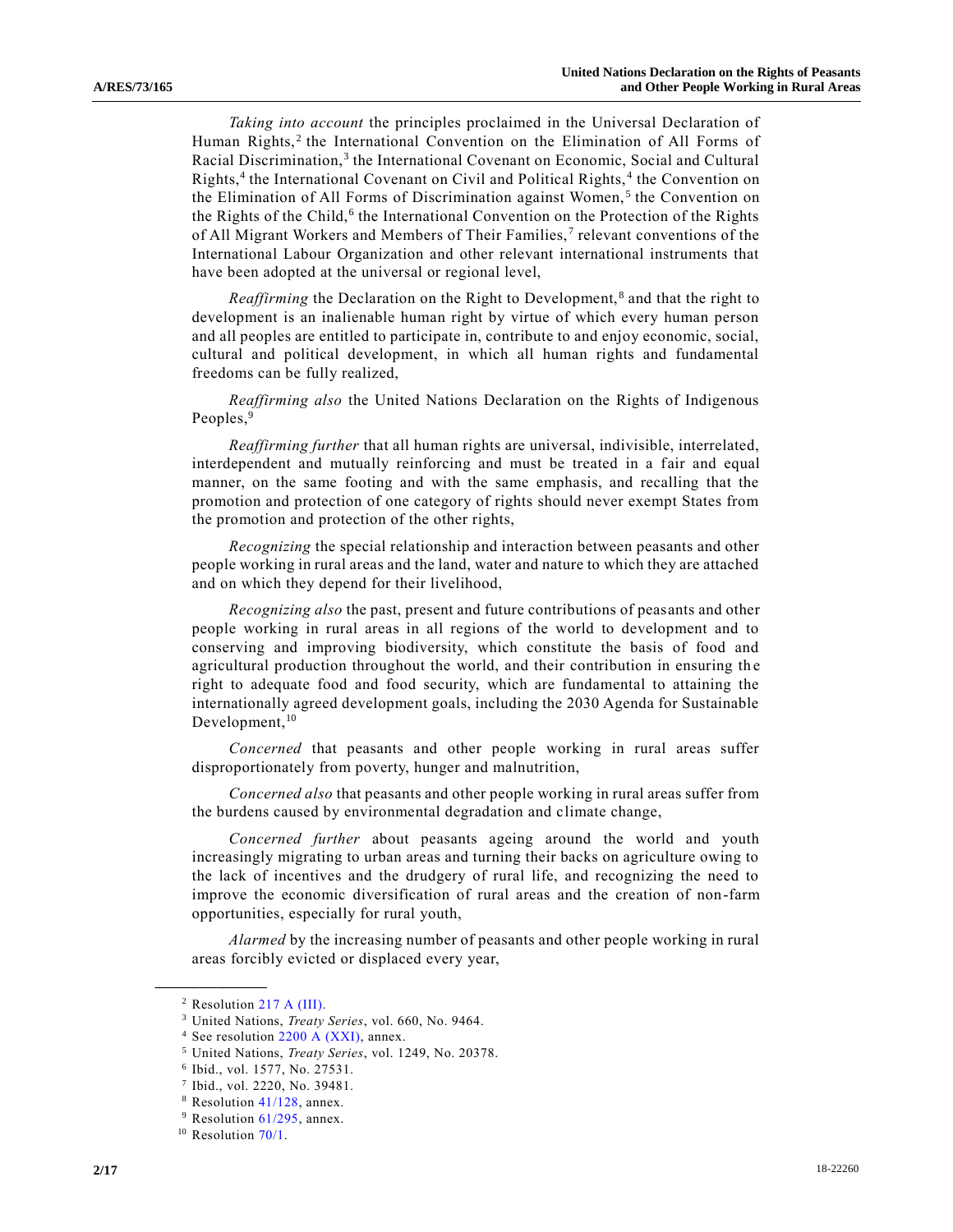*Alarmed also* by the high incidence of suicide of peasants in several countries,

*Stressing* that peasant women and other rural women play a significant role in the economic survival of their families and in contributing to the rural and national economy, including through their work in the non-monetized sectors of the economy, but are often denied tenure and ownership of land, equal access to land, productive resources, financial services, information, employment or social protection, and are often victims of violence and discrimination in a variety of forms and manifestations,

*Stressing also* the importance of promoting and protecting the rights of the child in rural areas, including through the eradication of poverty, hunger and malnutrition, the promotion of quality education and health, protection from exposure to chemicals and wastes, and the elimination of child labour, in accordance with relevant human rights obligations,

*Stressing further* that several factors make it difficult for peasants and other people working in rural areas, including small-scale fishers and fish workers, pastoralists, foresters and other local communities, to make their voices heard, to defend their human rights and tenure rights, and to secure the sustainable use of the natural resources on which they depend,

*Recognizing* that access to land, water, seeds and other natural resources is an increasing challenge for rural people, and stressing the importance of improving access to productive resources and investment in appropriate rural development,

*Convinced* that peasants and other people working in rural areas should be supported in their efforts to promote and undertake sustainable practices of agricultural production that support and are in harmony with nature, also referred to as Mother Earth in a number of countries and regions, including by respecting the biological and natural ability of ecosystems to adapt and regenerate through natural processes and cycles,

*Considering* the hazardous and exploitative conditions that exist in many parts of the world under which many peasants and other people working in rural areas have to work, often denied the opportunity to exercise their fundamental rights at work and lacking living wages and social protection,

*Concerned* that individuals, groups and institutions that promote and protect the human rights of those working on land and natural resources issues face a high risk of being subjected to different forms of intimidation and of violations of their physical integrity,

*Noting* that peasants and other people working in rural areas often face difficulties in gaining access to courts, police officers, prosecutors and lawyers to the extent that they are unable to seek immediate redress or protection from violence, abuse and exploitation,

*Concerned* about speculation on food products, the increasing concentration and unbalanced distribution of food systems and the uneven power relations along the value chains, which impair the enjoyment of human rights,

*Reaffirming* that the right to development is an inalienable human right by virtue of which every human person and all peoples are entitled to participate in, contribute to and enjoy economic, social, cultural and political development, in which all human rights and fundamental freedoms can be fully realized,

*Recalling* the right of peoples to exercise, subject to the relevant provisions of both International Covenants on Human Rights,<sup>[4](#page-1-0)</sup> full and complete sovereignty over all their natural wealth and resources,

*Recognizing* that the concept of food sovereignty has been used in many States and regions to designate the right to define their food and agriculture systems and the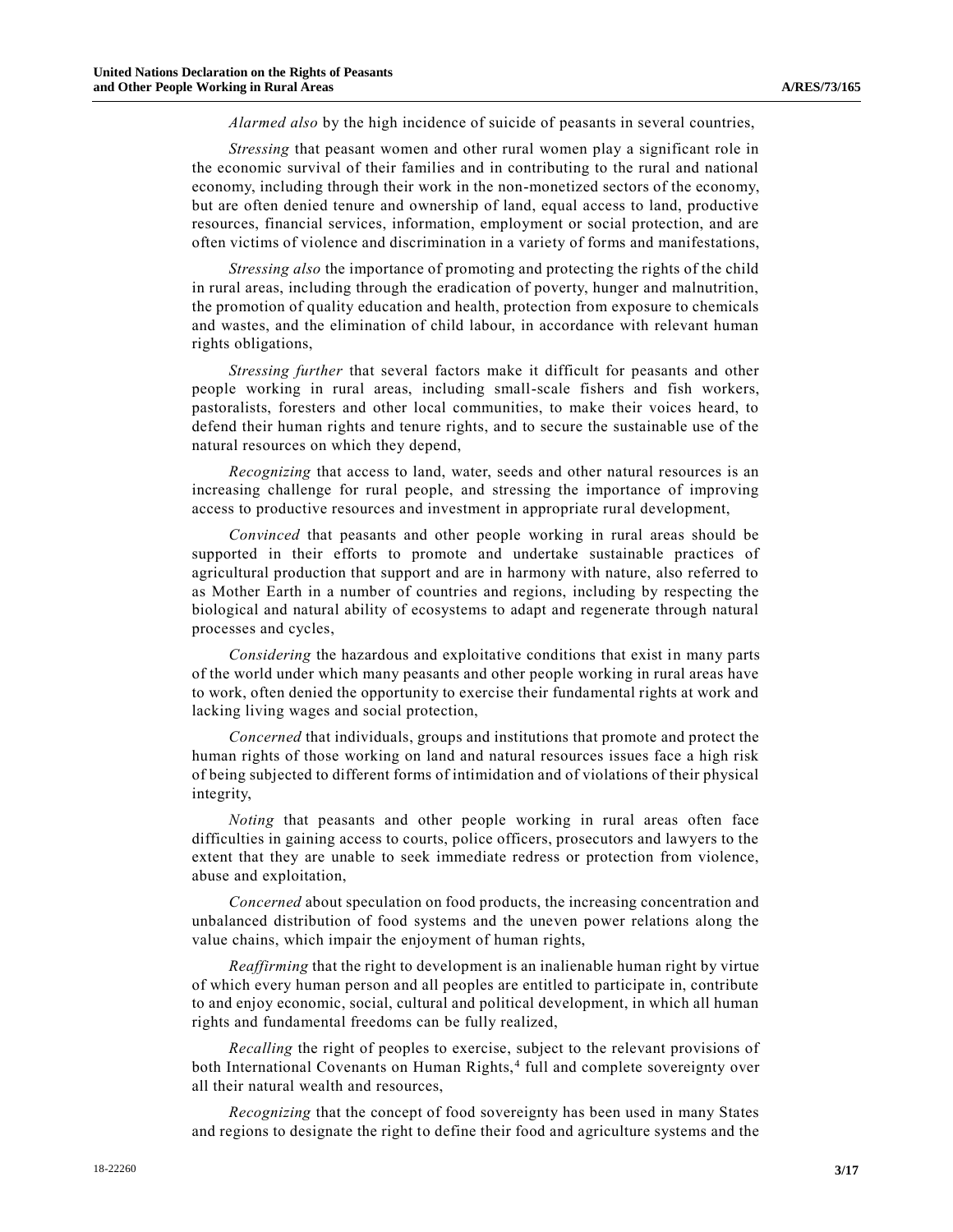right to healthy and culturally appropriate food produced through ecologically sound and sustainable methods that respect human rights,

*Realizing* that the individual, having duties to other individuals and to the community to which he or she belongs, is under a responsibility to strive for the promotion and observance of the rights recognized in the present Declaration and in national law,

*Reaffirming* the importance of respecting the diversity of cultures and of promoting tolerance, dialogue and cooperation,

*Recalling* the extensive body of conventions and recommendations of the International Labour Organization on labour protection and decent work,

*Recalling also* the Convention on Biological Diversity <sup>11</sup> and the Nagoya Protocol on Access to Genetic Resources and the Fair and Equitable Sharing of Benefits Arising from Their Utilization to the Convention on Biological Diversity, <sup>12</sup>

*Recalling further* the extensive work of the Food and Agriculture Organization of the United Nations and the Committee on World Food Security on the right to food, tenure rights, access to natural resources and other rights of peasants, in particular the International Treaty on Plant Genetic Resources for Food and Agriculture, <sup>13</sup> and the Organization's Voluntary Guidelines on the Responsible Governance of Tenure of Land, Fisheries and Forests in the Context of National Food Security, <sup>14</sup> the Voluntary Guidelines for Securing Sustainable Small-Scale Fisheries in the Context of Food Security and Poverty Eradication and the Voluntary Guidelines to Support the Progressive Realization of the Right to Adequate Food in the Context of National Food Security,<sup>15</sup>

*Recalling* the outcome of the World Conference on Agrarian Reform and Rural Development, and the Peasants' Charter adopted thereat, in which the need for the formulation of appropriate national strategies for agrarian reform and rural development, and their integration with overall national development strategies, was emphasized,

*Reaffirming* that the present Declaration and relevant international agreements shall be mutually supportive with a view to enhancing the protection of human rights,

*Determined* to take new steps forward in the commitment of the international community with a view to achieving substantial progress in human rights endeavours by an increased and sustained effort of international cooperation and solidarity,

*Convinced* of the need for greater protection of the human rights of peasants and other people working in rural areas, and for a coherent interpretation and application of existing international human rights norms and standards in this matter,

*Declares* the following:

## **Article 1**

**\_\_\_\_\_\_\_\_\_\_\_\_\_\_\_\_\_\_**

1. For the purposes of the present Declaration, a peasant is any person who engages or who seeks to engage, alone, or in association with others or as a community, in small-scale agricultural production for subsistence and/or for the market, and who

<sup>11</sup> United Nations, *Treaty Series*, vol. 1760, No. 30619.

<sup>&</sup>lt;sup>12</sup> United Nations Environment Programme, document UNEP/CBD/COP/10/27, annex, decision X/1.

<sup>13</sup> United Nations, *Treaty Series*, vol. 2400, No. 43345.

<sup>&</sup>lt;sup>14</sup> Food and Agriculture Organization of the United Nations, document CL 144/9 (C 2013/20), appendix D.

<sup>15</sup> [E/CN.4/2005/131,](https://undocs.org/E/CN.4/2005/131) annex.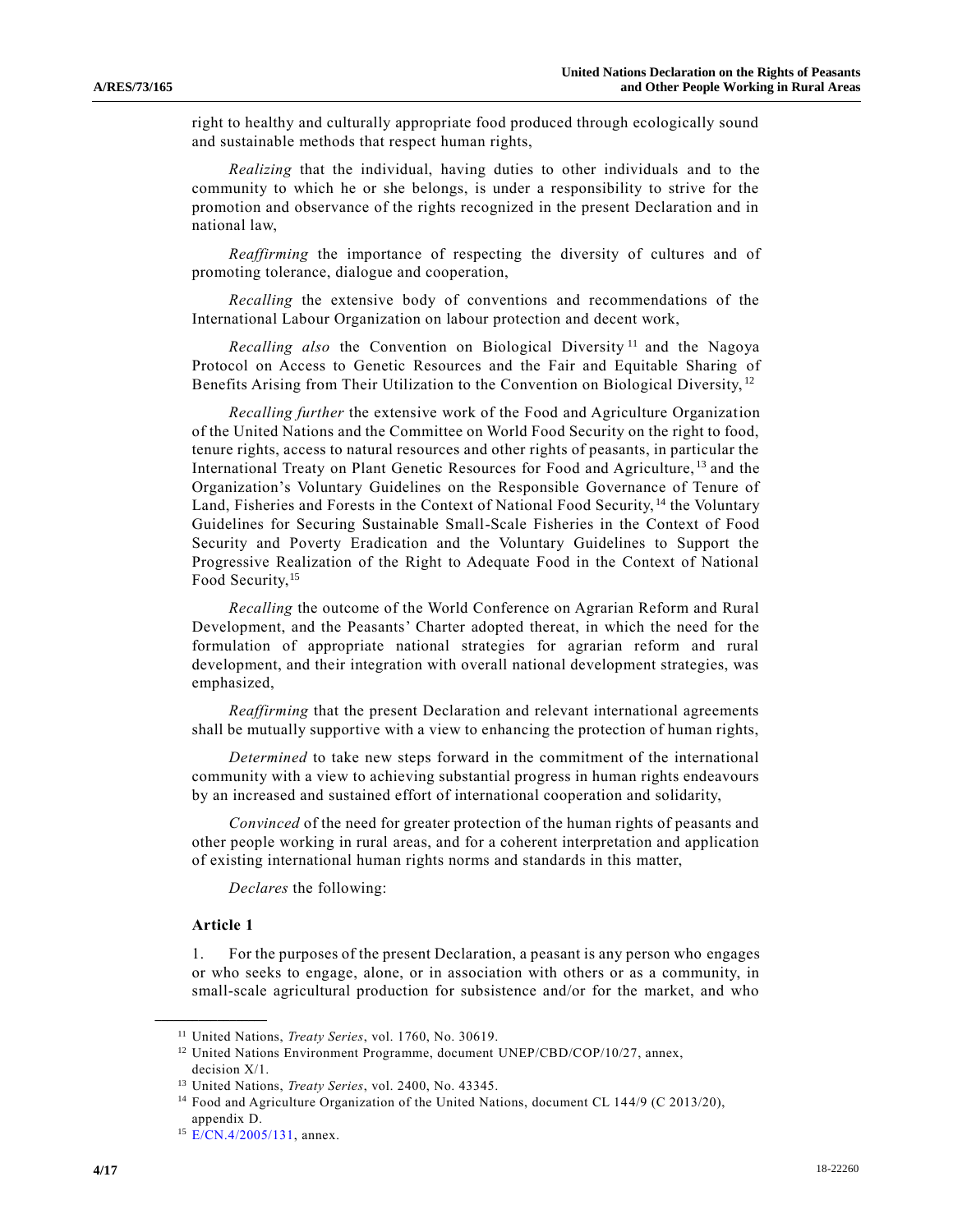relies significantly, though not necessarily exclusively, on family or household labour and other non-monetized ways of organizing labour, and who has a special dependency on and attachment to the land.

2. The present Declaration applies to any person engaged in artisanal or smallscale agriculture, crop planting, livestock raising, pastoralism, fishing, forestry, hunting or gathering, and handicrafts related to agriculture or a related occupation in a rural area. It also applies to dependent family members of peasants.

3. The present Declaration also applies to indigenous peoples and local communities working on the land, transhumant, nomadic and semi-nomadic communities, and the landless engaged in the above-mentioned activities.

4. The present Declaration further applies to hired workers, including all migrant workers regardless of their migration status, and seasonal workers, on plantations, agricultural farms, forests and farms in aquaculture and in agro-industrial enterprises.

## **Article 2**

1. States shall respect, protect and fulfil the rights of peasants and other people working in rural areas. They shall promptly take legislative, administrative and other appropriate steps to achieve progressively the full realization of the rights set forth in the present Declaration that cannot be immediately guaranteed.

2. Particular attention shall be paid in the implementation of the present Declaration to the rights and special needs of peasants and other people working in rural areas, including older persons, women, youth, children and persons with disabilities, taking into account the need to address multiple forms of discrimination.

3. Without disregarding specific legislation on indigenous peoples, before adopting and implementing legislation and policies, international agreements and other decision-making processes that may affect the rights of peasants and other people working in rural areas, States shall consult and cooperate in good faith with peasants and other people working in rural areas through their own representative institutions, engaging with and seeking the support of peasants and other people working in rural areas who could be affected by decisions before those decisions are made, and responding to their contributions, taking into consideration existing power imbalances between different parties and ensuring active, free, effective, meaningful and informed participation of individuals and groups in associated decision-making processes.

4. States shall elaborate, interpret and apply relevant international agreements and standards to which they are a party in a manner consistent with their human rights obligations as applicable to peasants and other people working in rural areas.

5. States shall take all necessary measures to ensure that non-State actors that they are in a position to regulate, such as private individuals and organizations, and transnational corporations and other business enterprises, respect and strengthen the rights of peasants and other people working in rural areas.

6. States, recognizing the importance of international cooperation in support of national efforts for the realization of the purposes and objectives of the present Declaration, shall take appropriate and effective measures in this regard, between and among States and, as appropriate, in partnership with relevant international and regional organizations and civil society, in particular organizations of peasants and other people working in rural areas, among others. Such measures could include:

(a) Ensuring that relevant international cooperation, including international development programmes, is inclusive, accessible and pertinent to peasants and other people working in rural areas;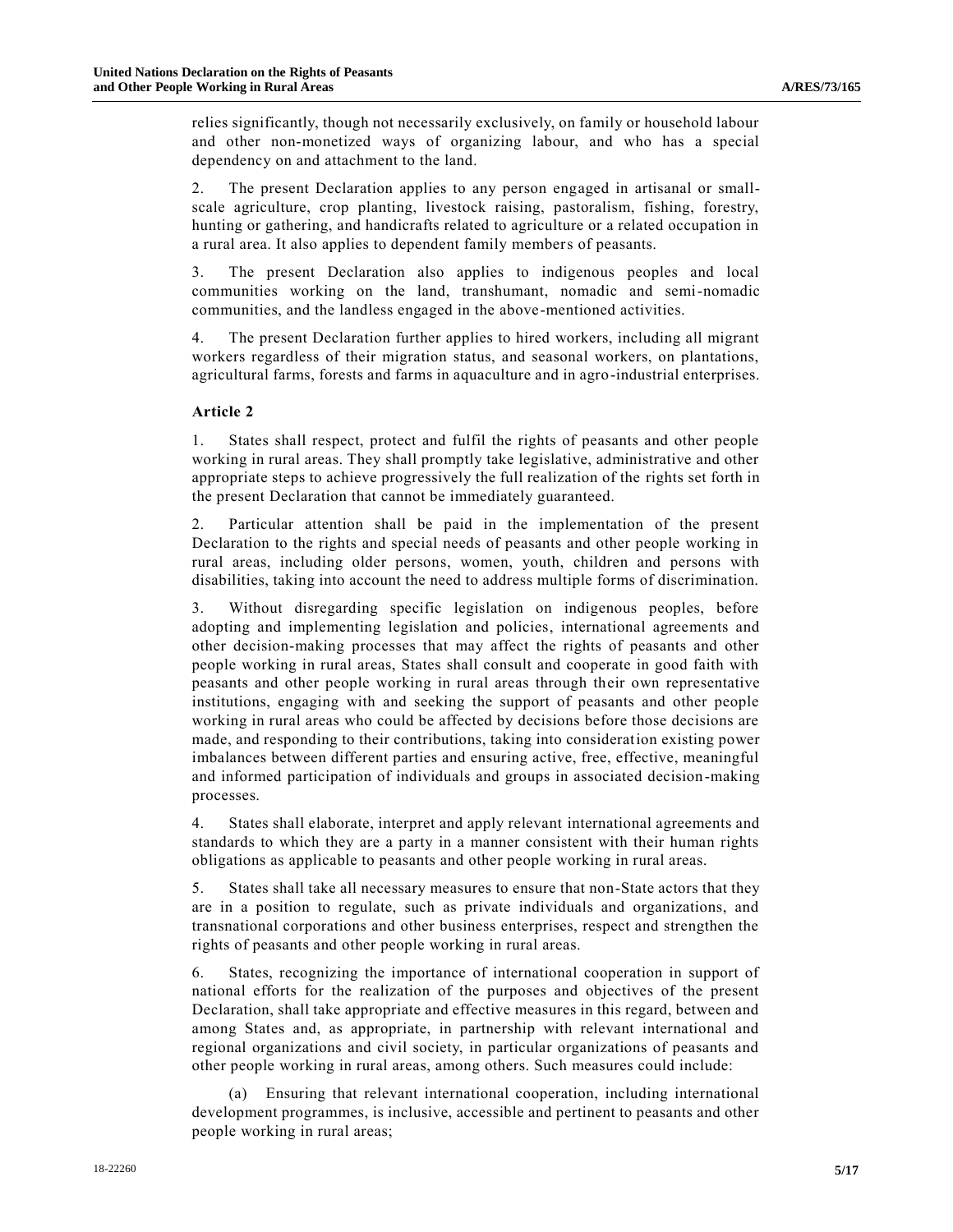(b) Facilitating and supporting capacity-building, including through the exchange and sharing of information, experiences, training programmes and best practices;

(c) Facilitating cooperation in research and in access to scientific and technical knowledge;

(d) Providing, as appropriate, technical and economic assistance, facilitating access to and sharing of accessible technologies, and through the transfer of technologies, particularly to developing countries, on mutually agreed terms;

(e) Improving the functioning of markets at the global level and facilitating timely access to market information, including on food reserves, in order to help to limit extreme food price volatility and the attractiveness of speculation.

#### **Article 3**

1. Peasants and other people working in rural areas have the right to the full enjoyment of all human rights and fundamental freedoms recognized in the Charter of the United Nations, the Universal Declaration of Human Rights<sup>[2](#page-1-1)</sup> and all other international human rights instruments, free from any kind of discrimination in the exercise of their rights based on any grounds such as origin, nationality, race, colour, descent, sex, language, culture, marital status, property, disability, age, political or other opinion, religion, birth or economic, social or other status.

2. Peasants and other people working in rural areas have the right to determine and develop priorities and strategies to exercise their right to development.

3. States shall take appropriate measures to eliminate conditions that cause or help to perpetuate discrimination, including multiple and intersecting forms of discrimination, against peasants and other people working in rural areas.

#### **Article 4**

1. States shall take all appropriate measures to eliminate all forms of discrimination against peasant women and other women working in rural areas and to promote their empowerment in order to ensure, on the basis of equality between men and women, that they fully and equally enjoy all human rights and fundamental freedoms and that they are able to freely pursue, participate in and benefit from rural economic, social, political and cultural development.

2. States shall ensure that peasant women and other women working in rural areas enjoy without discrimination all the human rights and fundamental freedoms set out in the present Declaration and in other international human rights instruments, including the rights:

(a) To participate equally and effectively in the formulation and implementation of development planning at all levels;

(b) To have equal access to the highest attainable standard of physical and mental health, including adequate health-care facilities, information, counselling and services in family planning;

(c) To benefit directly from social security programmes;

(d) To receive all types of training and education, whether formal or non-formal, including training and education relating to functional literacy, and to benefit from all community and extension services in order to increase their technical proficiency;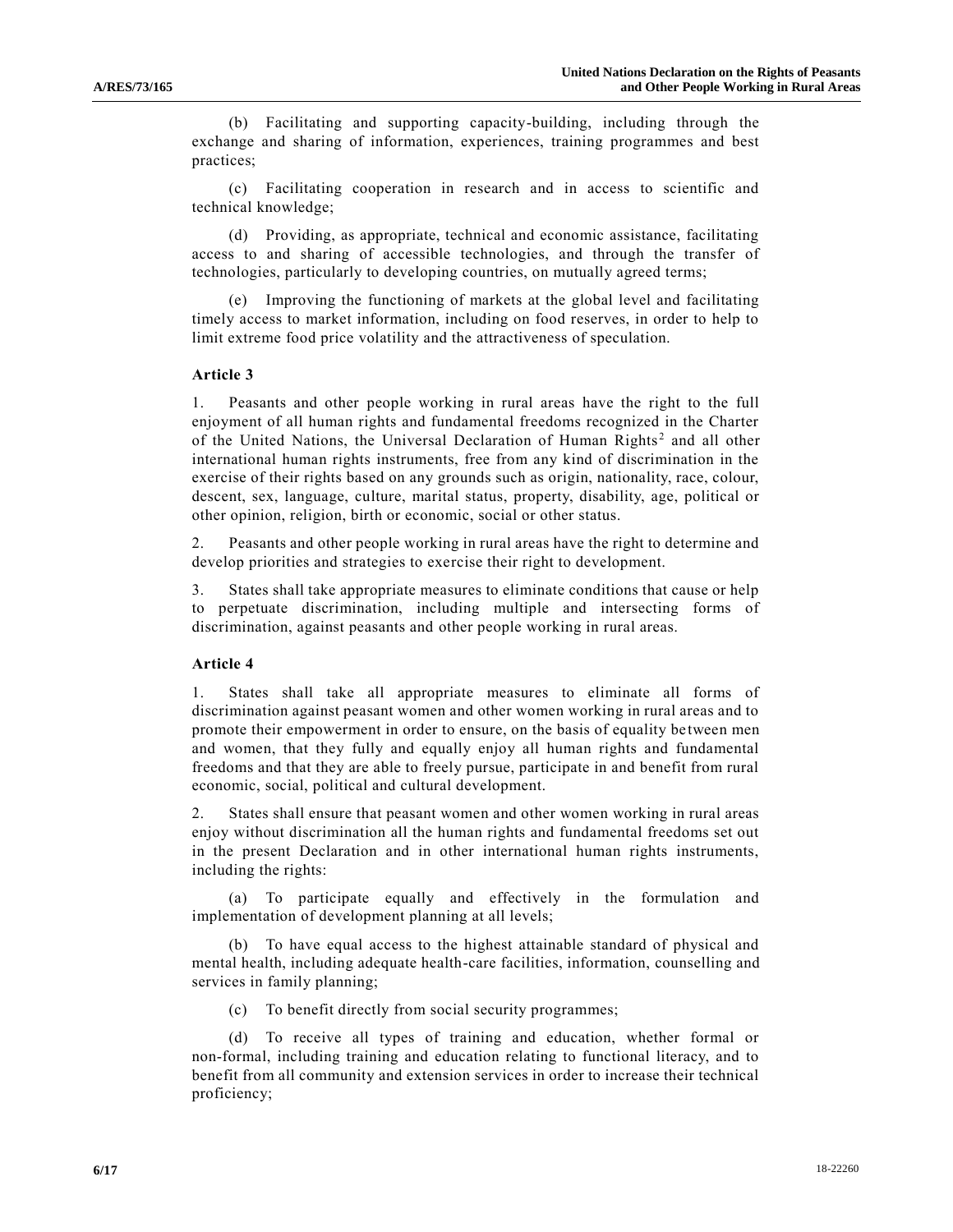(e) To organize self-help groups, associations and cooperatives in order to obtain equal access to economic opportunities through employment or selfemployment;

(f) To participate in all community activities;

(g) To have equal access to financial services, agricultural credit and loans, marketing facilities and appropriate technology;

(h) To equal access to, use of and management of land and natural resources, and to equal or priority treatment in land and agrarian reform and in land resettlement schemes;

(i) To decent employment, equal remuneration and social protection benefits, and to have access to income-generating activities;

(j) To be free from all forms of violence.

#### **Article 5**

1. Peasants and other people working in rural areas have the right to have access to and to use in a sustainable manner the natural resources present in their communities that are required to enjoy adequate living conditions, in accordance with article 28 of the present Declaration. They also have the right to participate in the management of these resources.

2. States shall take measures to ensure that any exploitation affecting the natural resources that peasants and other people working in rural areas traditionally hold or use is permitted based on, but not limited to:

(a) A duly conducted social and environmental impact assessment;

(b) Consultations in good faith, in accordance with article 2 (3) of the present Declaration;

(c) Modalities for the fair and equitable sharing of the benefits of such exploitation that have been established on mutually agreed terms between those exploiting the natural resources and the peasants and other people working in rural areas.

#### **Article 6**

1. Peasants and other people working in rural areas have the right to life, physical and mental integrity, liberty and security of person.

2. Peasants and other people working in rural areas shall not be subjected to arbitrary arrest or detention, torture or other cruel, inhuman or degrading treatment or punishment, and shall not be held in slavery or servitude.

## **Article 7**

1. Peasants and other people working in rural areas have the right to recognition everywhere as persons before the law.

2. States shall take appropriate measures to facilitate the freedom of movement of peasants and other people working in rural areas.

3. States shall, where required, take appropriate measures to cooperate with a view to addressing transboundary tenure issues affecting peasants and other people working in rural areas that cross international boundaries, in accordance with article 28 of the present Declaration.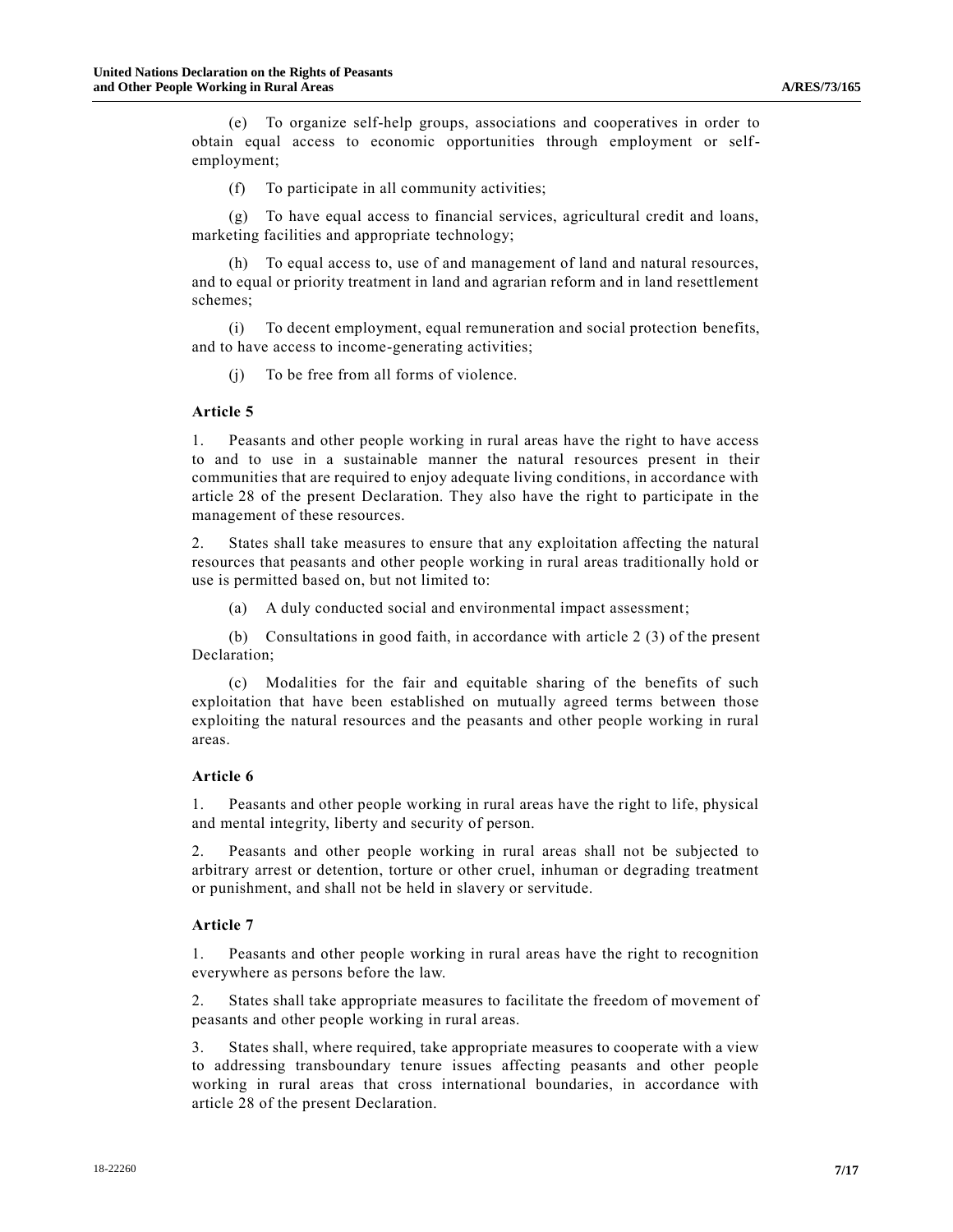1. Peasants and other people working in rural areas have the right to freedom of thought, belief, conscience, religion, opinion, expression and peaceful assembly. They have the right to express their opinion, either orally, in writing or in print, in the form of art, or through any other media of their choice, at the local, regional, national and international levels.

2. Peasants and other people working in rural areas have the right, individually and/or collectively, in association with others or as a community, to participate in peaceful activities against violations of human rights and fundamental freedoms.

3. The exercise of the rights provided for in the present article carries with it special duties and responsibilities. It may therefore be subject to certain restrictions, but these shall only be such as are provided for by law and are necessary:

(a) For respect of the rights or reputations of others;

(b) For the protection of national security or of public order (*ordre public*), or of public health or morals.

4. States shall take all necessary measures to ensure protection by the competent authorities of everyone, individually and in association with others, against any violence, threat, retaliation, de jure or de facto discrimination, pressure or any other arbitrary action as a consequence of his or her legitimate exercise and defence of the rights described in the present Declaration.

## **Article 9**

1. Peasants and other people working in rural areas have the right to form and join organizations, trade unions, cooperatives or any other organization or association of their own choosing for the protection of their interests, and to bargain collectively. Such organizations shall be independent and voluntary in character, and remain free from all interference, coercion or repression.

2. No restrictions may be placed on the exercise of this right other than those which are prescribed by law and are necessary in a democratic society in the interests of national security or public safety, public order (*ordre public*), the protection of public health or morals or the protection of the rights and freedoms of others.

3. States shall take appropriate measures to encourage the establishment of organizations of peasants and other people working in rural areas, including unions, cooperatives or other organizations, particularly with a view to eliminating obstacles to their establishment, growth and pursuit of lawful activities, including any legislative or administrative discrimination against such organizations and their members, and provide them with support to strengthen their position when negotiating contractual arrangements in order to ensure that conditions and prices are fair and stable and do not violate their rights to dignity and to a decent life.

## **Article 10**

1. Peasants and other people working in rural areas have the right to active and free participation, directly and/or through their representative organizations, in the preparation and implementation of policies, programmes and projects that may affect their lives, land and livelihoods.

2. States shall promote the participation, directly and/or through their representative organizations, of peasants and other people working in rural areas in decision-making processes that may affect their lives, land and livelihoods; this includes respecting the establishment and growth of strong and independent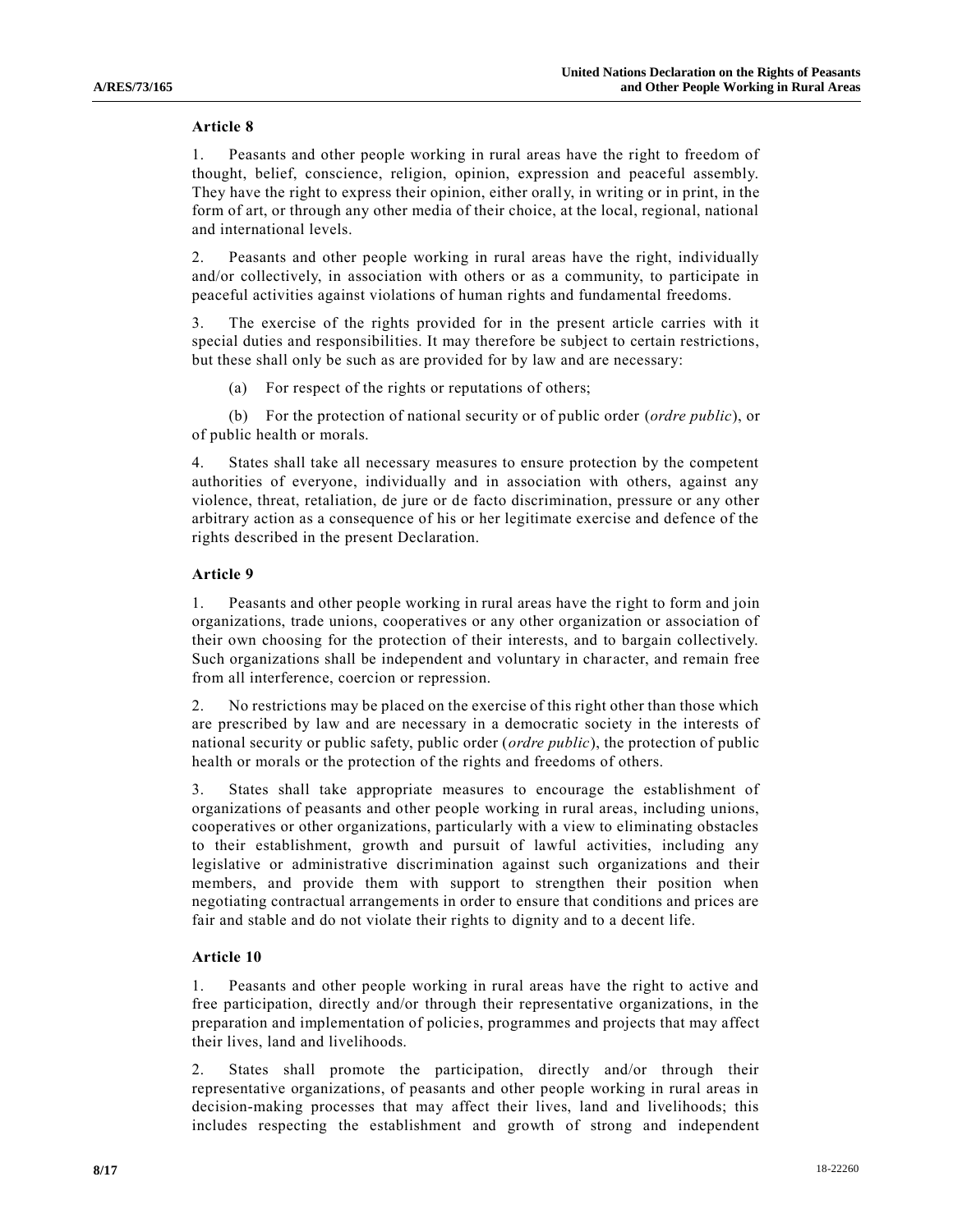organizations of peasants and other people working in rural areas and promoting their participation in the preparation and implementation of food safety, labour and environmental standards that may affect them.

## **Article 11**

1. Peasants and other people working in rural areas have the right to seek, receive, develop and impart information, including information about factors that may affect the production, processing, marketing and distribution of their products.

2. States shall take appropriate measures to ensure that peasants and other people working in rural areas have access to relevant, transparent, timely and adequate information in a language and form and through means adequate to their cultural methods so as to promote their empowerment and to ensure their effective participation in decision-making in matters that may affect their lives, land and livelihoods.

3. States shall take appropriate measures to promote the access of peasants and other people working in rural areas to a fair, impartial and appropriate system of evaluation and certification of the quality of their products at the local, national and international levels, and to promote their participation in its formulation.

## **Article 12**

1. Peasants and other people working in rural areas have the right to effective and non-discriminatory access to justice, including access to fair procedures for the resolution of disputes and to effective remedies for all infringements of their huma n rights. Such decisions shall give due consideration to their customs, traditions, rules and legal systems in conformity with relevant obligations under international human rights law.

2. States shall provide for non-discriminatory access, through impartial and competent judicial and administrative bodies, to timely, affordable and effective means of resolving disputes in the language of the persons concerned, and shall provide effective and prompt remedies, which may include a right of appeal, restitution, indemnity, compensation and reparation.

3. Peasants and other people working in rural areas have the right to legal assistance. States shall consider additional measures, including legal aid, to support peasants and other people working in rural areas who would otherwise not have access to administrative and judicial services.

4. States shall consider measures to strengthen relevant national institutions for the promotion and protection of all human rights, including the rights described in the present Declaration.

5. States shall provide peasants and other people working in rural areas with effective mechanisms for the prevention of and redress for any action that has the aim or effect of violating their human rights, arbitrarily dispossessing them of their land and natural resources or of depriving them of their means of subsistence and integrity, and for any form of forced sedentarization or population displacement.

## **Article 13**

1. Peasants and other people working in rural areas have the right to work, which includes the right to choose freely the way they earn their living.

2. Children of peasants and other people working in rural areas have the right to be protected from any work that is likely to be hazardous or to interfere with the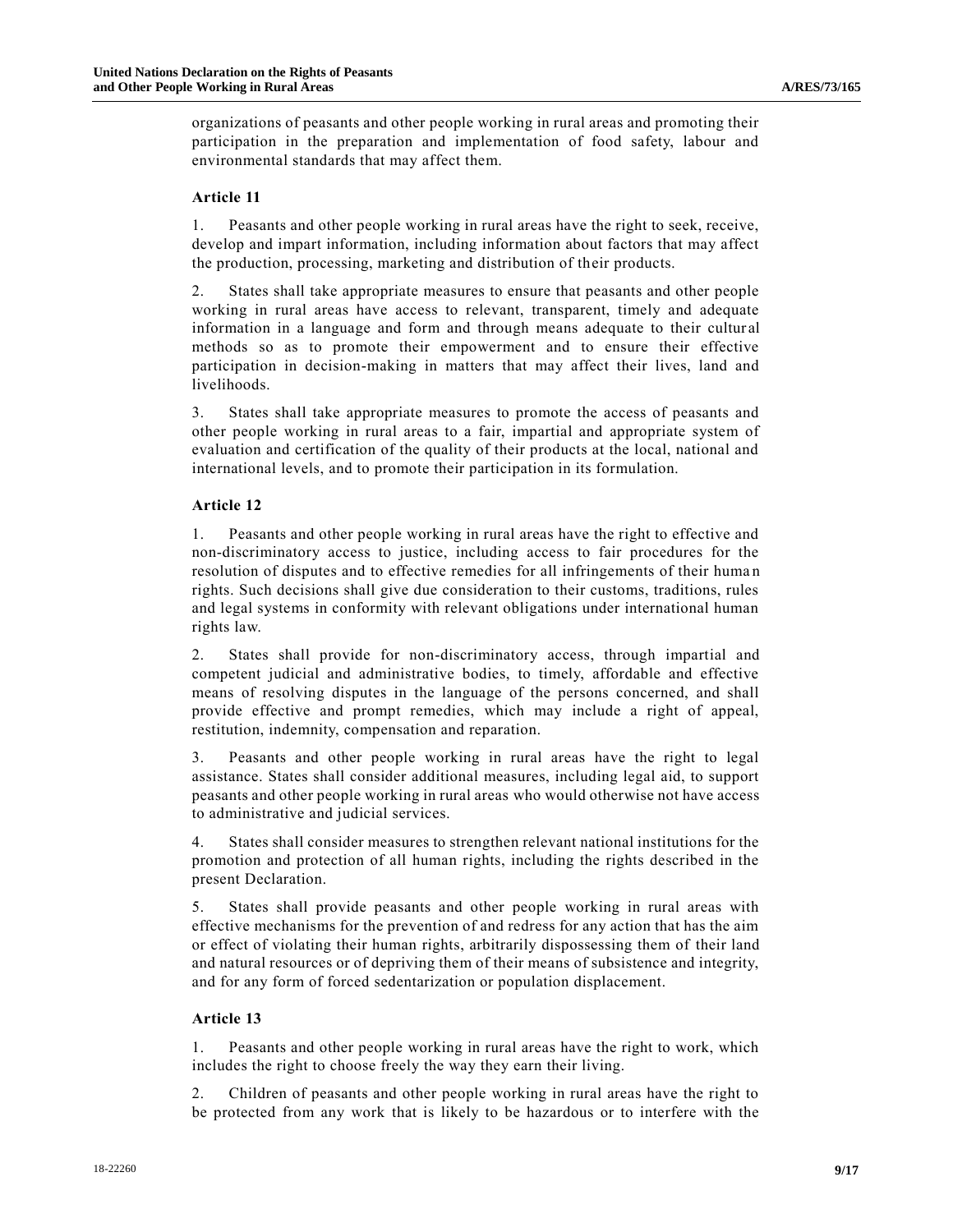child's education, or to be harmful to a child's health or physical, mental, spiritual, moral or social development.

3. States shall create an enabling environment with opportunities for work for peasants and other people working in rural areas and their families that provide remuneration allowing for an adequate standard of living.

4. In States facing high levels of rural poverty and in the absence of employment opportunities in other sectors, States shall take appropriate measures to establish and promote sustainable food systems that are sufficiently labour-intensive to contribute to the creation of decent employment.

5. States, taking into account the specific characteristics of peasant agriculture and small-scale fisheries, shall monitor compliance with labour legislation by allocating, where required, appropriate resources to ensure the effective operation of labour inspectorates in rural areas.

6. No one shall be required to perform forced, bonded or compulsory labour, be subjected to the risk of becoming a victim of human trafficking or be held in any other form of contemporary slavery. States shall, in consultation and cooperation with peasants and other people working in rural areas and their representative organizations, take appropriate measures to protect them from economic exploitation, child labour and all forms of contemporary slavery, such as debt bondage of women, men and children, and forced labour, including of fishers and fish workers, forest workers, or seasonal or migrant workers.

#### **Article 14**

1. Peasants and other people working in rural areas, irrespective of whether they are temporary, seasonal or migrant workers, have the rights to work in safe and healthy working conditions, to participate in the application and review of safety and health measures, to select safety and health representatives and representatives in safety and health committees, to the implementation of measures to prevent, reduce and control hazards and risks, to have access to adequate and appropriate protective clothing and equipment and to adequate information and training on occupational safety, to work free from violence and harassment, including sexual harassment, to report unsafe and unhealthy working conditions and to remove themselves from danger resulting from their work activity when they reasonably believe that there is an imminent and serious risk to their safety or health, without being subjected to any work-related retaliation for exercising such rights.

2. Peasants and other people working in rural areas have the right not to use or to be exposed to hazardous substances or toxic chemicals, including agrochemicals or agricultural or industrial pollutants.

3. States shall take appropriate measures to ensure favourable safe and healthy working conditions for peasants and other people working in rural areas, and shall in particular designate appropriate competent authorities responsible and establish mechanisms for intersectoral coordination for the implementation of policies and enforcement of national laws and regulations on occupational safety and health in agriculture, the agro-industry and fisheries, provide for corrective measures and appropriate penalties, and establish and support adequate and appropriate systems of inspection for rural workplaces.

4. States shall take all measures necessary to ensure:

(a) The prevention of risks to health and safety derived from technologies, chemicals and agricultural practices, including through their prohibition and restriction;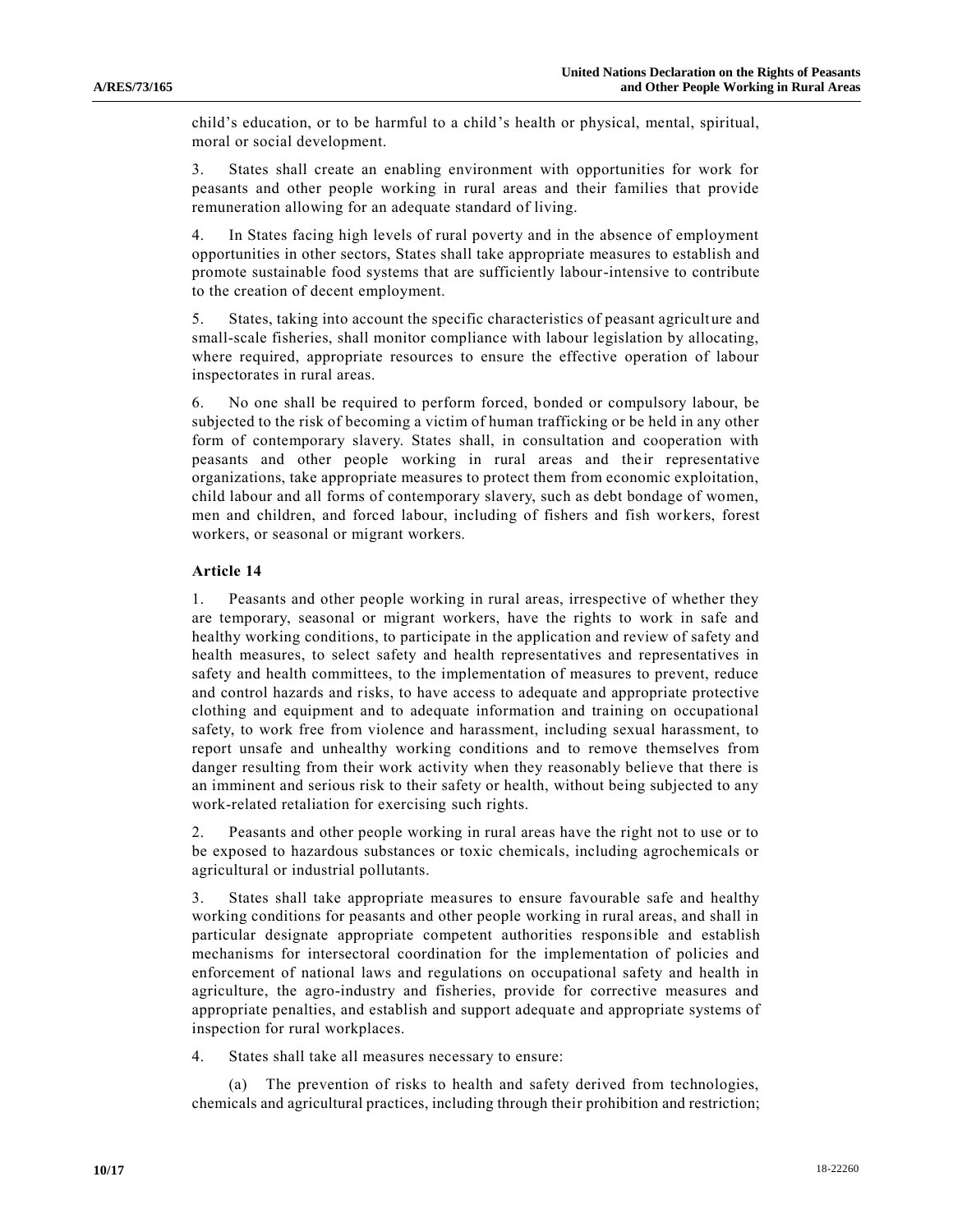(b) An appropriate national system or any other system approved by the competent authority establishing specific criteria for the importation, classification, packaging, distribution, labelling and use of chemicals used in agriculture, and for their prohibition or restriction;

(c) That those who produce, import, provide, sell, transfer, store or dispose of chemicals used in agriculture comply with national or other recognized safety and health standards, and provide adequate and appropriate information to users in the appropriate official language or languages of the country and, on request, to the competent authority;

(d) That there is a suitable system for the safe collection, recycling and disposal of chemical waste, obsolete chemicals and empty containers of chemicals so as to avoid their use for other purposes and to eliminate or minimize the risks to safety and health and to the environment;

(e) The development and implementation of educational and public awareness programmes on the health and environmental effects of chemicals commonly used in rural areas, and on alternatives to them.

## **Article 15**

1. Peasants and other people working in rural areas have the right to adequate food and the fundamental right to be free from hunger. This includes the right to produce food and the right to adequate nutrition, which guarantee the possibility of enjoying the highest degree of physical, emotional and intellectual development.

2. States shall ensure that peasants and other people working in rural areas enjoy physical and economic access at all times to sufficient and adequate food that is produced and consumed sustainably and equitably, respecting their cultures, preserving access to food for future generations, and that ensures a physically and mentally fulfilling and dignified life for them, individually and/or collectively, responding to their needs.

3. States shall take appropriate measures to combat malnutrition in rural children, including within the framework of primary health care through, inter alia, the application of readily available technology and the provision of adequate nutritious food and by ensuring that women have adequate nutrition during pregnancy and lactation. States shall also ensure that all segments of society, in particular parents and children, are informed, have access to nutritional education and are supported in the use of basic knowledge on child nutrition and the advantages of breastfeeding.

4. Peasants and other people working in rural areas have the right to determine their own food and agriculture systems, recognized by many States and regions as the right to food sovereignty. This includes the right to participate in decision-making processes on food and agriculture policy and the right to healthy and adequate food produced through ecologically sound and sustainable methods that respect their cultures.

5. States shall formulate, in partnership with peasants and other people working in rural areas, public policies at the local, national, regional and international levels to advance and protect the right to adequate food, food security and food sovereignty and sustainable and equitable food systems that promote and protect the rights contained in the present Declaration. States shall establish mechanisms to ensure the coherence of their agricultural, economic, social, cultural and development policies with the realization of the rights contained in the present Declaration.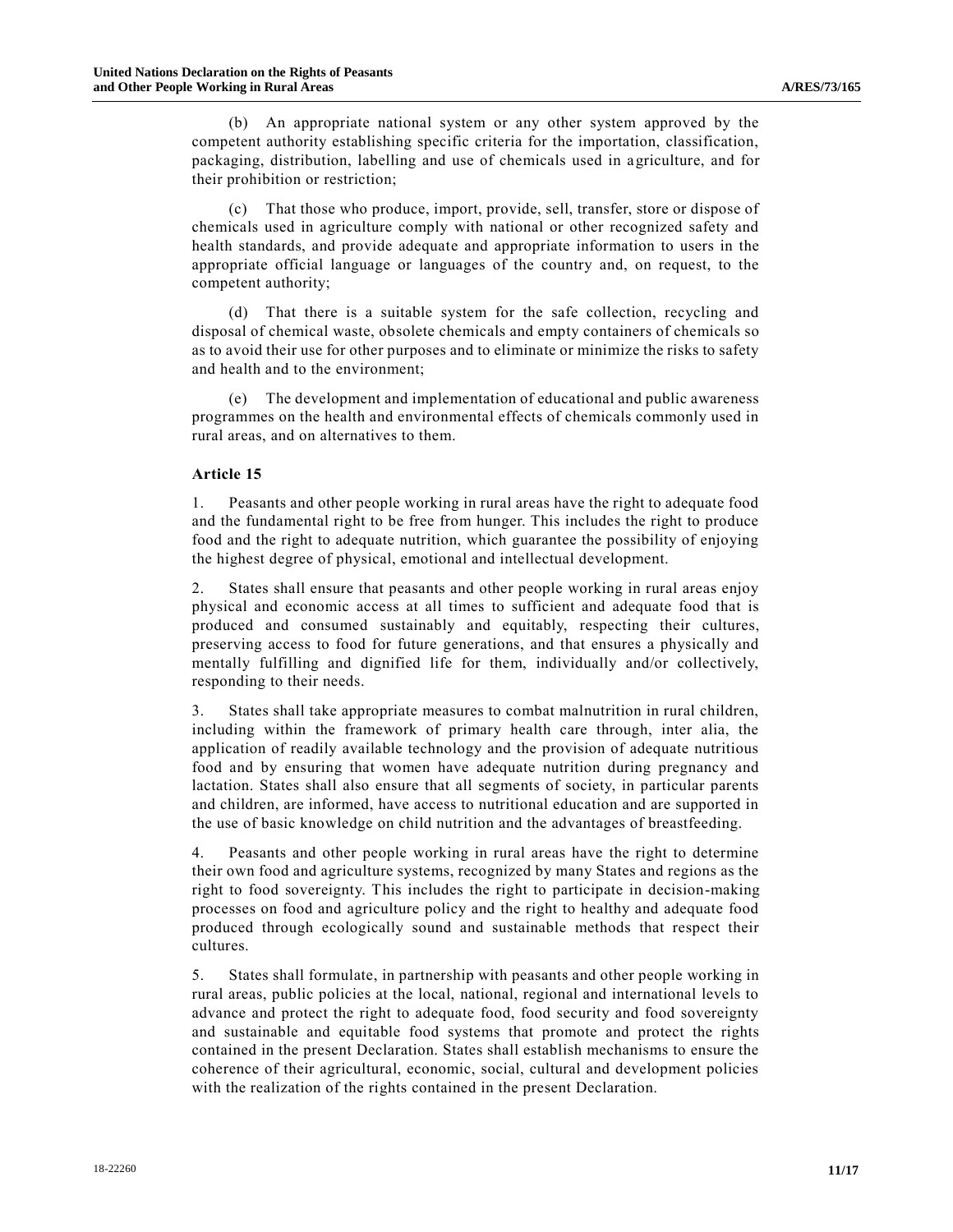1. Peasants and other people working in rural areas have the right to an adequate standard of living for themselves and their families and to facilitated access to the means of production necessary to achieve them, including production tools, technical assistance, credit, insurance and other financial services. They also have the right to engage freely, individually and/or collectively, in association with others or as a community, in traditional ways of farming, fishing, livestock rearing and forestry and to develop community-based commercialization systems.

2. States shall take appropriate measures to favour the access of peasants and other people working in rural areas to the means of transportation and the processing, drying and storage facilities necessary for selling their products on local, national and regional markets at prices that guarantee them a decent income and livelihood.

3. States shall take appropriate measures to strengthen and support local, national and regional markets in ways that facilitate and ensure that peasants and other people working in rural areas have full and equitable access and participation in these markets to sell their products at prices that allow them and their families to attain an adequate standard of living.

4. States shall take all appropriate measures to ensure that their rural development, agricultural, environmental, trade and investment policies and programmes contribute effectively to protecting and strengthening local livelihood options and to the transition to sustainable modes of agricultural production. States shall stimulate sustainable production, including agroecological and organic production, whenever possible, and facilitate direct farmer-to-consumer sales.

5. States shall take appropriate measures to strengthen the resilience of peasants and other people working in rural areas against natural disasters and other severe disruptions, such as market failures.

6. States shall take appropriate measures to ensure fair wages and equal remuneration for work of equal value, without distinction of any kind.

#### **Article 17**

1. Peasants and other people living in rural areas have the right to land, individually and/or collectively, in accordance with article 28 of the present Declaration, including the right to have access to, sustainably use and manage land and the water bodies, coastal seas, fisheries, pastures and forests therein, to achieve an adequate standard of living, to have a place to live in security, peace and dignity and to develop their cultures.

2. States shall take appropriate measures to remove and prohibit all forms of discrimination relating to the right to land, including those resulting from change of marital status, lack of legal capacity or lack of access to economic resources.

3. States shall take appropriate measures to provide legal recognition for land tenure rights, including customary land tenure rights not currently protected by law, recognizing the existence of different models and systems. States shall protect legitimate tenure and ensure that peasants and other people working in rural areas are not arbitrarily or unlawfully evicted and that their rights are not otherwise extinguished or infringed. States shall recognize and protect the natural commons and their related systems of collective use and management.

4. Peasants and other people working in rural areas have the right to be protected against arbitrary and unlawful displacement from their land or place of habitual residence, or from other natural resources used in their activities and necessary for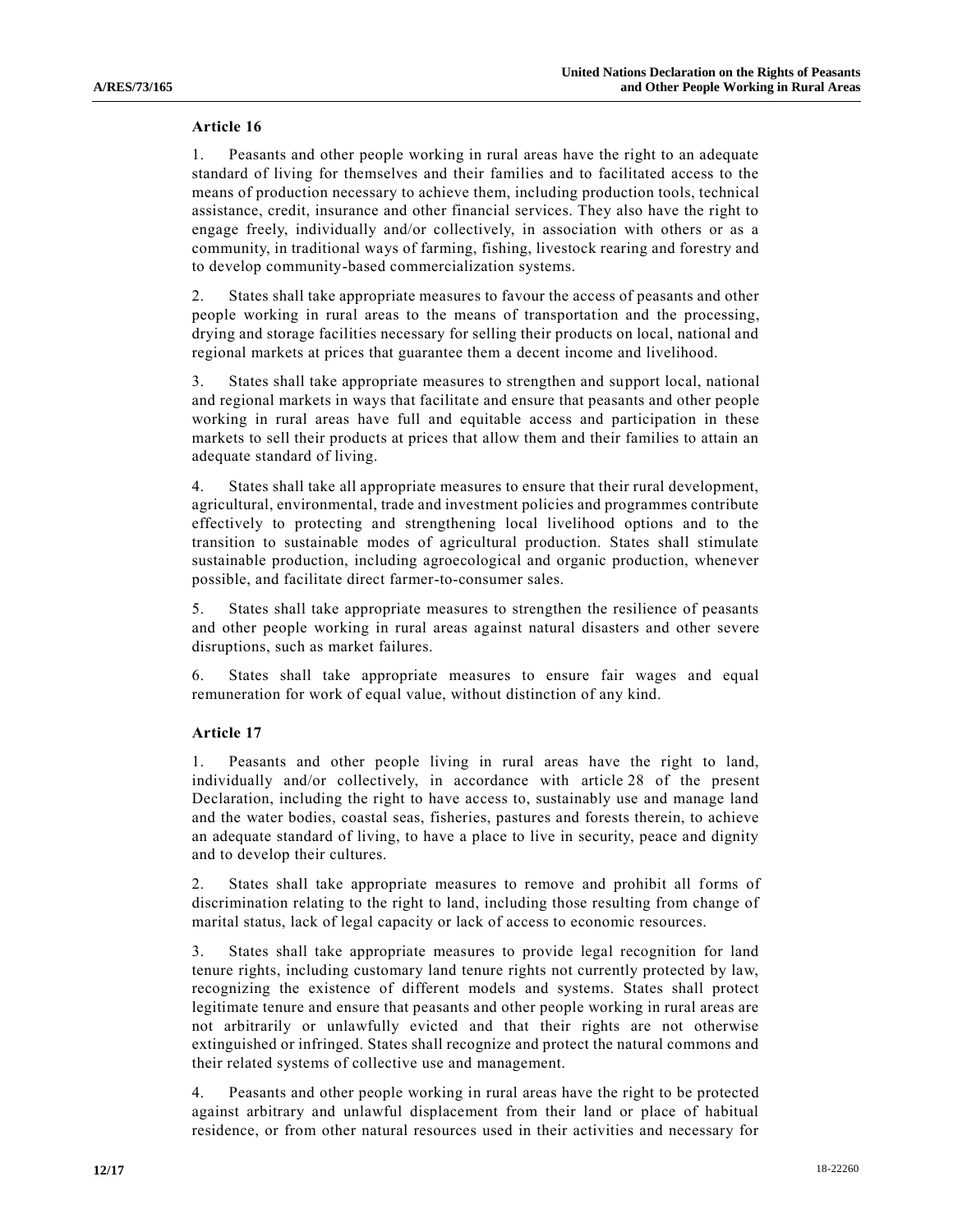the enjoyment of adequate living conditions. States shall incorporate protections against displacement into domestic legislation that are consistent with international human rights and humanitarian law. States shall prohibit arbitrary and unlawful forced eviction, the destruction of agricultural areas and the confiscation or expropriation of land and other natural resources, including as a punitive measure or as a means or method of war.

5. Peasants and other people working in rural areas who have been arbitrarily or unlawfully deprived of their lands have the right, individually and/or collectively, in association with others or as a community, to return to their land of which they were arbitrarily or unlawfully deprived, including in cases of natural disasters and/or armed conflict, and to have restored their access to the natural resources used in their activities and necessary for the enjoyment of adequate living conditions, whenever possible, or to receive just, fair and lawful compensation when their return is not possible.

6. Where appropriate, States shall take appropriate measures to carry out agrarian reforms in order to facilitate the broad and equitable access to land and other natural resources necessary to ensure that peasants and other people working in rural areas enjoy adequate living conditions, and to limit excessive concentration and control of land, taking into account its social function. Landless peasants, young people, smallscale fishers and other rural workers should be given priority in the allocation of public lands, fisheries and forests.

7. States shall take measures aimed at the conservation and sustainable use of land and other natural resources used in their production, including through agroecology, and ensure the conditions for the regeneration of biological and other natural capacities and cycles.

## **Article 18**

1. Peasants and other people working in rural areas have the right to the conservation and protection of the environment and the productive capacity of their lands, and of the resources that they use and manage.

2. States shall take appropriate measures to ensure that peasants and other people working in rural areas enjoy, without discrimination, a safe, clean and healthy environment.

3. States shall comply with their respective international obligations to combat climate change. Peasants and other people working in rural areas have the right to contribute to the design and implementation of national and local climate change adaptation and mitigation policies, including through the use of practices and traditional knowledge.

4. States shall take effective measures to ensure that no hazardous material, substance or waste is stored or disposed of on the land of peasants and other people working in rural areas, and shall cooperate to address the threats to the enjoyment of their rights that result from transboundary environmental harm.

5. States shall protect peasants and other people working in rural areas against abuses by non-State actors, including by enforcing environmental laws that contribute, directly or indirectly, to the protection of the rights of peasants or other people working in rural areas.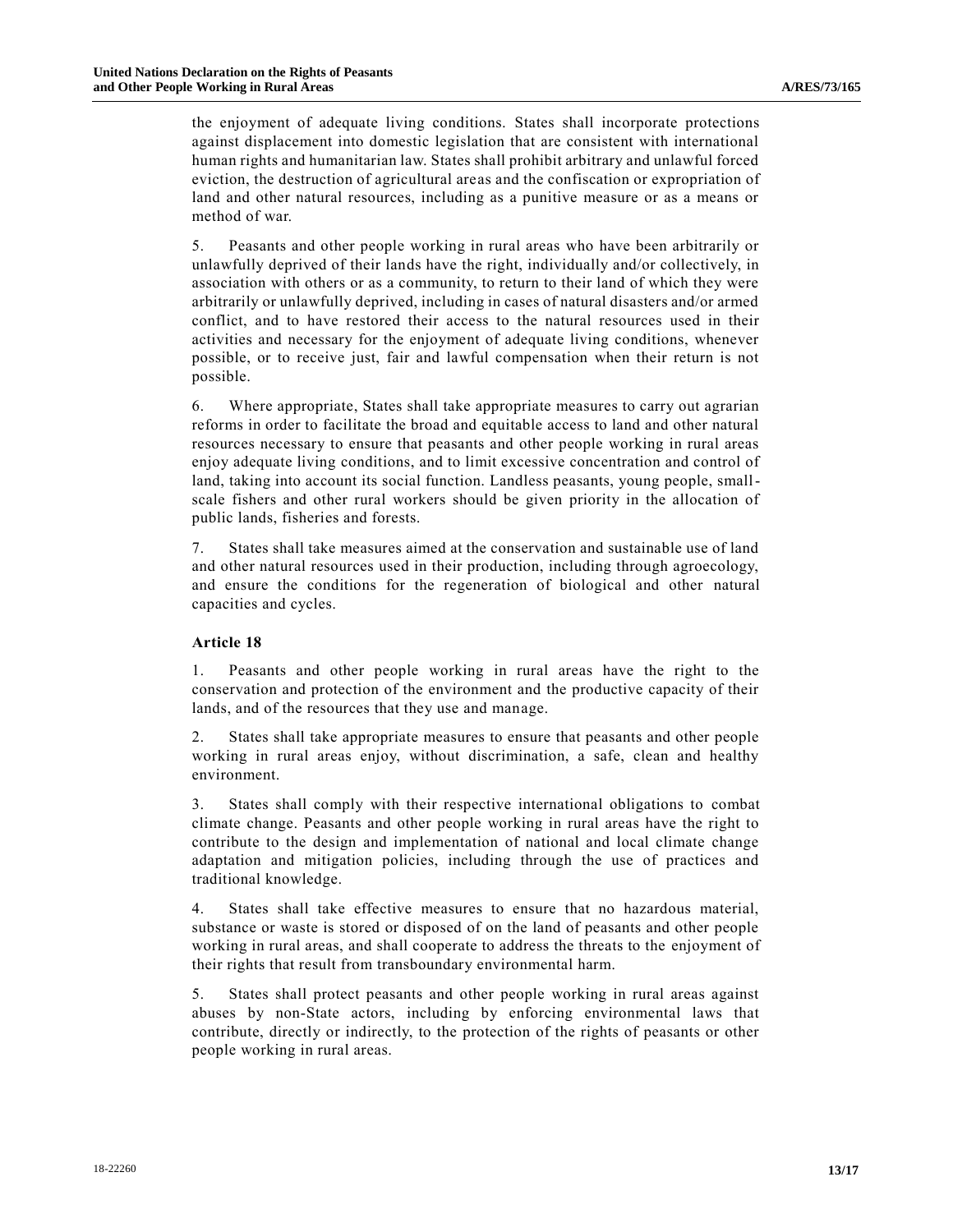1. Peasants and other people working in rural areas have the right to seeds, in accordance with article 28 of the present Declaration, including:

(a) The right to the protection of traditional knowledge relevant to plant genetic resources for food and agriculture;

(b) The right to equitably participate in sharing the benefits arising from the utilization of plant genetic resources for food and agriculture;

(c) The right to participate in the making of decisions on matters relating to the conservation and sustainable use of plant genetic resources for food and agriculture;

(d) The right to save, use, exchange and sell their farm-saved seed or propagating material.

2. Peasants and other people working in rural areas have the right to maintain, control, protect and develop their own seeds and traditional knowledge.

3. States shall take measures to respect, protect and fulfil the right to seeds of peasants and other people working in rural areas.

4. States shall ensure that seeds of sufficient quality and quantity are available to peasants at the most suitable time for planting and at an affordable price.

5. States shall recognize the rights of peasants to rely either on their own seeds or on other locally available seeds of their choice and to decide on the crops and species that they wish to grow.

6. States shall take appropriate measures to support peasant seed systems and promote the use of peasant seeds and agrobiodiversity.

7. States shall take appropriate measures to ensure that agricultural research and development integrates the needs of peasants and other people working in rural areas and to ensure their active participation in the definition of priorities and the undertaking of research and development, taking into account their experience, and increase investment in research and the development of orphan crops and seeds that respond to the needs of peasants and other people working in rural areas.

8. States shall ensure that seed policies, plant variety protection and other intellectual property laws, certification schemes and seed marketing laws respect and take into account the rights, needs and realities of peasants and other people working in rural areas.

## **Article 20**

1. States shall take appropriate measures, in accordance with their relevant international obligations, to prevent the depletion and ensure the conservation and sustainable use of biodiversity in order to promote and protect the full enjoyment of the rights of peasants and other people working in rural areas.

2. States shall take appropriate measures to promote and protect the traditional knowledge, innovation and practices of peasants and other people working in rural areas, including traditional agrarian, pastoral, forestry, fisheries, livestock and agroecological systems relevant to the conservation and sustainable use of biological diversity.

3. States shall prevent risks of violation of the rights of peasants and other people working in rural areas arising from the development, handling, transport, use, transfer or release of any living modified organisms.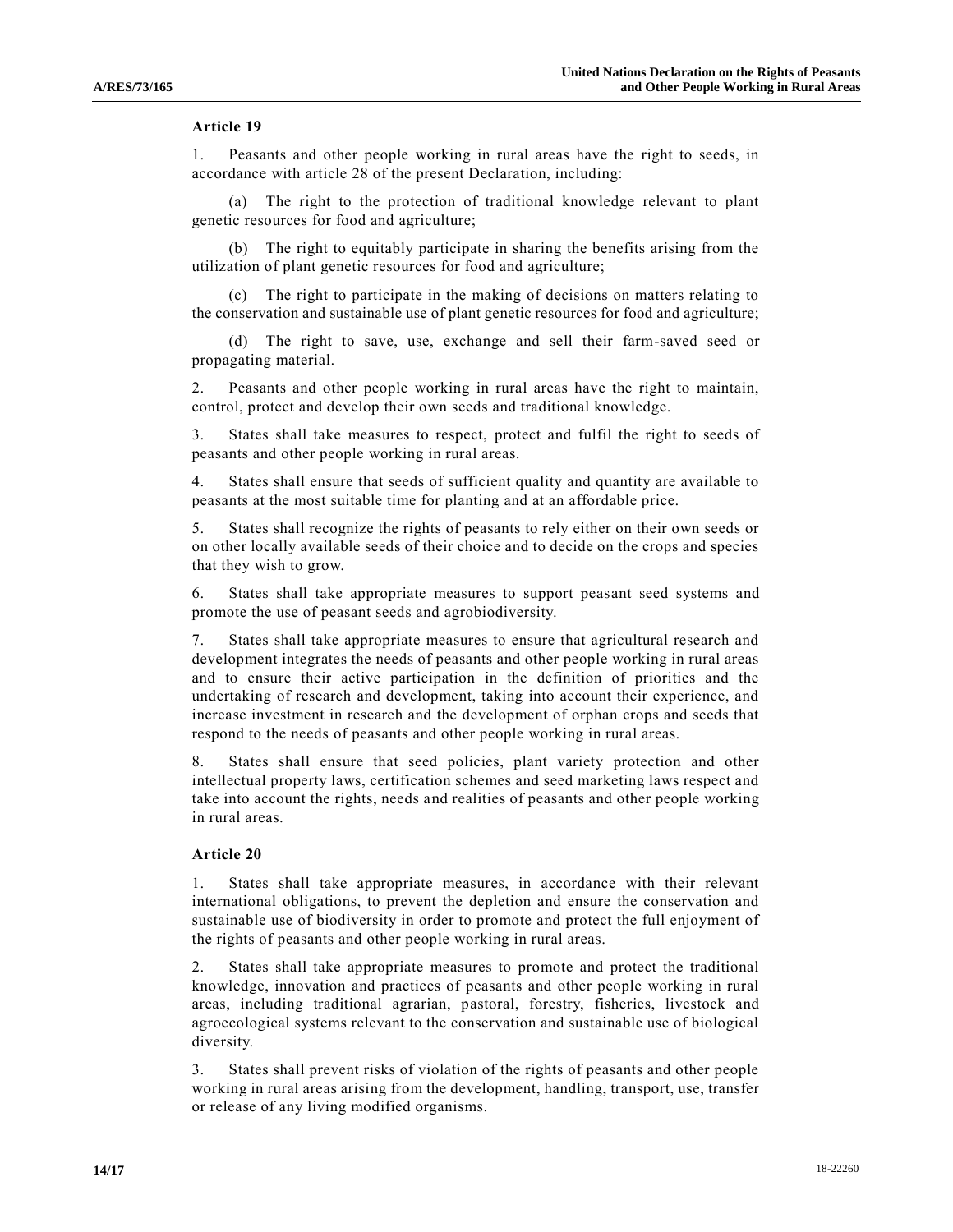1. Peasants and other people working in rural areas have the human rights to safe and clean drinking water and to sanitation, which are essential for the full enjoyment of life and all human rights and human dignity. These rights include water supply systems and sanitation facilities that are of good quality, affordable and physically accessible, and non-discriminatory and acceptable in cultural and gender terms.

2. Peasants and other people working in rural areas have the right to water for personal and domestic use, farming, fishing and livestock keeping and for securing other water-related livelihoods, ensuring the conservation, restoration and sustainable use of water. They have the right to equitable access to water and water management systems, and to be free from arbitrary disconnections or the contamination of water supplies.

3. States shall respect, protect and ensure access to water, including in customary and community-based water management systems, on a non-discriminatory basis, and shall take measures to guarantee affordable water for personal, domestic and productive uses, and improved sanitation, in particular for rural women and girls and persons belonging to disadvantaged or marginalized groups, such as nomadic pastoralists, workers on plantations, all migrants regardless of their migration status and persons living in irregular or informal settlements. States shall promo te appropriate and affordable technologies, including irrigation technology, and technologies for the reuse of treated wastewater and for water collection and storage.

4. States shall protect and restore water-related ecosystems, including mountains, forests, wetlands, rivers, aquifers and lakes, from overuse and contamination by harmful substances, in particular by industrial effluent and concentrated minerals and chemicals that result in slow and fast poisoning.

5. States shall prevent third parties from impairing the enjoyment of the right to water of peasants and other people working in rural areas. States shall prioritize water for human needs before other uses, promoting its conservation, restoration and sustainable use.

#### **Article 22**

1. Peasants and other people working in rural areas have the right to social security, including social insurance.

2. States shall, according to their national circumstances, take appropriate steps to promote the enjoyment of the right to social security of all migrant workers in rural areas.

3. States shall recognize the rights of peasants and other people working in rural areas to social security, including social insurance, and, in accordance with national circumstances, should establish or maintain their social protection floors comprising basic social security guarantees. The guarantees should ensure at a minimum that, over the life cycle, all in need have access to essential health care and to basic income security, which together secure effective access to goods and services defined as necessary at the national level.

4. Basic social security guarantees should be established by law. Impartial, transparent, effective, accessible and affordable grievance and appeal procedures should also be specified. Systems should be in place to enhance compliance with national legal frameworks.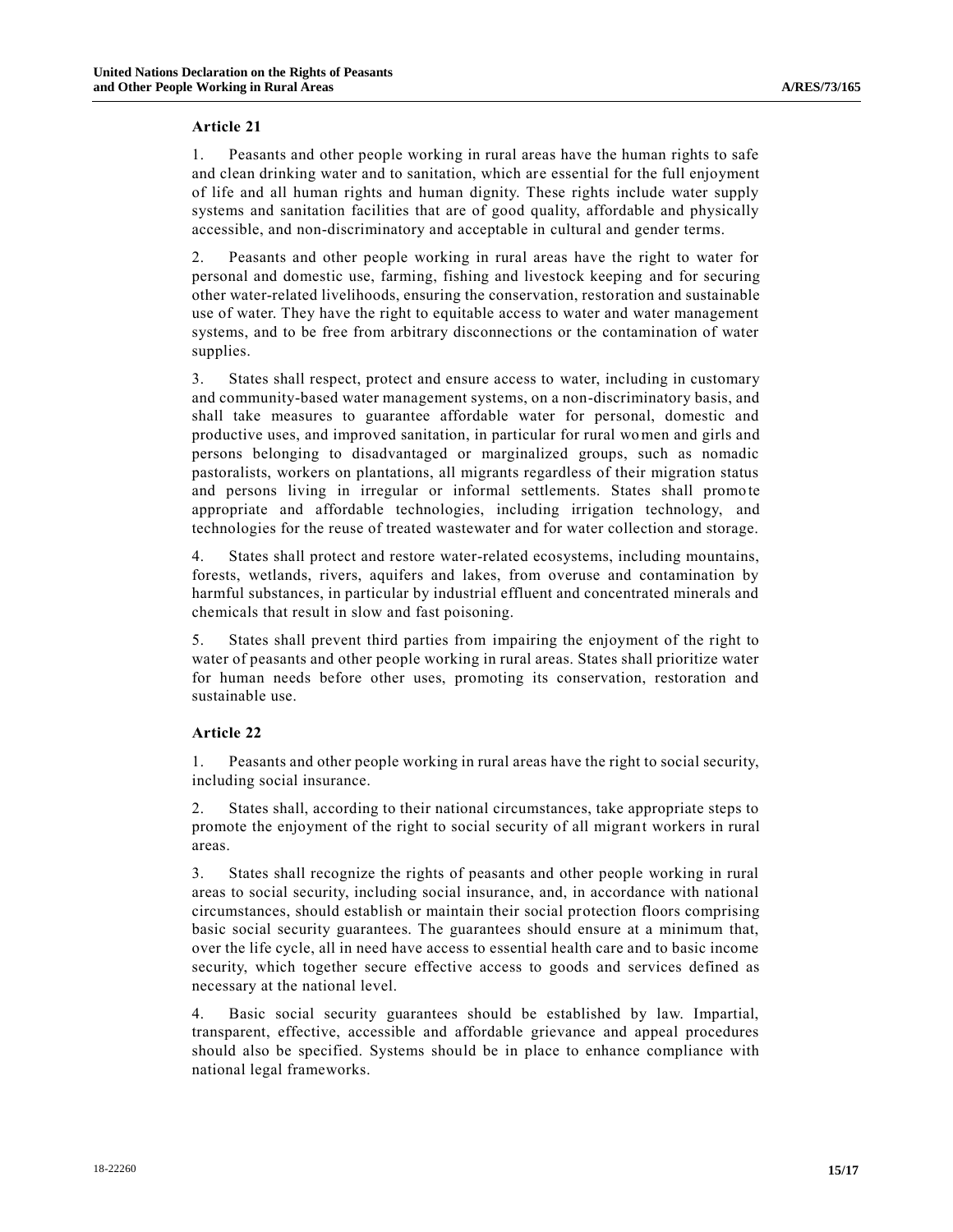1. Peasants and other people working in rural areas have the right to the enjoyment of the highest attainable standard of physical and mental health. They also have the right to have access, without any discrimination, to all social and health services.

2. Peasants and other people working in rural areas have the right to use and protect their traditional medicines and to maintain their health practices, including access to and conservation of their plants, animals and minerals for medicinal use.

3. States shall guarantee access to health facilities, goods and services in rural areas on a non-discriminatory basis, especially for groups in vulnerable situations, access to essential medicines, immunization against major infectious diseases, reproductive health, information concerning the main health problems affecting the community, including methods of preventing and controlling them, maternal and child health care, as well as training for health personnel, including education on health and human rights.

## **Article 24**

1. Peasants and other people working in rural areas have the right to adequate housing. They have the right to sustain a secure home and community in which to live in peace and dignity, and the right to non-discrimination in this context.

2. Peasants and other people working in rural areas have the right to be protected against forced eviction from their home, harassment and other threats.

3. States shall not, arbitrarily or unlawfully, either temporarily or permanently, remove peasants or other people working in rural areas against their will from the homes or land that they occupy without providing or affording access to appropriate forms of legal or other protection. When eviction is unavoidable, the State must provide or ensure fair and just compensation for any material or other losses.

#### **Article 25**

1. Peasants and other people working in rural areas have the right to adequate training suited to the specific agroecological, sociocultural and economic environments in which they find themselves. Issues covered by training programmes should include, but not be limited to, improving productivity, marketing and the ability to cope with pests, pathogens, system shocks, the effects of chemicals, climate change and weather-related events.

2. All children of peasants and other people working in rural areas have the right to education in accordance with their culture and with all the rights contained in human rights instruments.

3. States shall encourage equitable and participatory farmer-scientist partnerships, such as farmer field schools, participatory plant breeding and plant and animal health clinics, to respond more appropriately to the immediate and emerging challenges that peasants and other people working in rural areas face.

4. States shall invest in providing training, market information and advisory services at the farm level.

#### **Article 26**

1. Peasants and other people working in rural areas have the right to enjoy the ir own culture and to pursue freely their cultural development, without interference or any form of discrimination. They also have the right to maintain, express, control, protect and develop their traditional and local knowledge, such as ways of life,